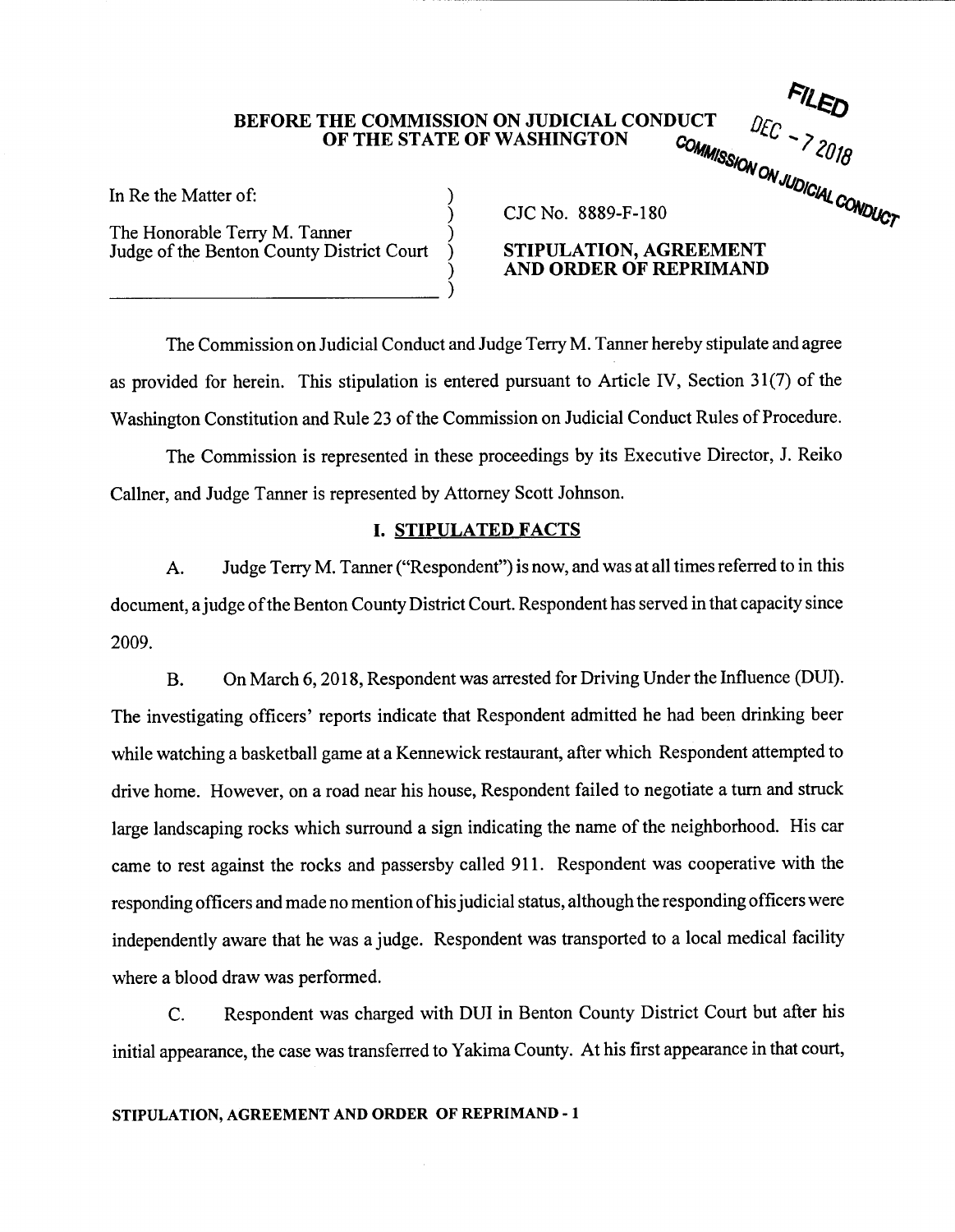and before the blood test results were received, Respondent pled guilty to DUI as charged and was sentenced on April 13,2018, to serve 15 days ofelectronic home monitoring, to pay fines, costs and assessments, to complete an alcohol evaluation and comply with any recommended treatment and attend a DUI victim's panel. The prosecution and defense counsel in this case noted to the Commission that the sentence imposed was a typical standard sentence for a first time DUI offender.<sup>1</sup>

D. Through his attorney, Scott Johnson, and then personally. Respondent reported his arrest to the Commission on March 8,2018.

## II. AGREEMENT

A. Respondent's Conduct Violated the Code of Judicial Conduct

1. Based upon the above stipulated facts, Respondent agrees that he violated Canon 1, Rules 1.1 and 1.2, of the Code of Judicial Conduct.

2. Rule 1.1 requires judges to "comply with the law, including the Code of Judicial Conduct." Rule 1.2 requires judges to "act at all times in a manner that promotes public confidence in the independence, integrity, and impartiality of the judiciary, and [tojavoid impropriety and the appearance of impropriety."

3. Respondent agrees that he violated the foregoing Code provisions by committing the criminal offense of Driving Under the Influence of Alcohol and/or Drugs.

B. Imposition of Sanction.

The sanction imposed by the Commission must be commensurate to the level of Respondent's culpability, sufficient to restore and maintain the public's confidence in the integrity of the judiciary, and sufficient to deter similar acts of misconduct in the future. In determining the appropriate level of discipline to impose, the Commission takes into account those factors listed in CJCRP 6(c).

**<sup>1</sup> The blood test results, when eventually received, indicated a blood alcohol concentrationof.20, which is** over the legal limit of .08 in Washington State. Because the results had not yet been processed at the time **ofthe plea, the prosecutor and defense stipulated to <sup>a</sup> guilty plea to DUI without a test result.**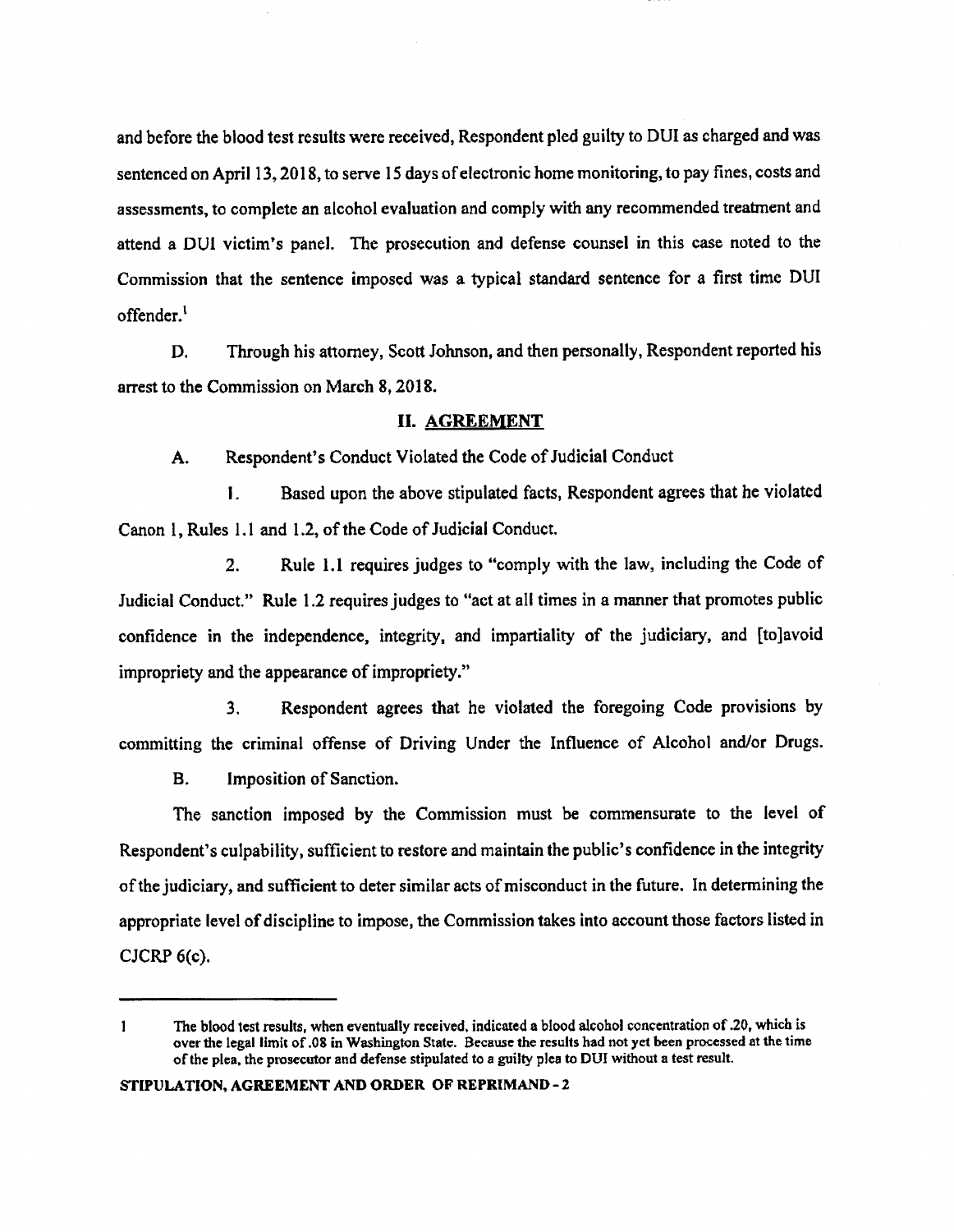1. Characteristics ofthe Misconduct. This is an isolated incident. Respondent has no prior criminal history and no prior judicial misconduct history. The misconduct occurred outside the courtroom, in Respondent's private life. Driving underthe Influence (DUI) is a serious offense that can result in great bodily injury. It is reasonable for the public to expect that judges will comply with the criminal laws they enforce upon others. Respondent's actions undermine public respect for the judiciary as a whole.

2. Service and Demeanor of the Judge. Respondent has acknowledged the acts occurred. By entering into this agreement and having pleaded guilty to the underlying criminal charge ofDUI, he has accepted responsibility for his conduct and has evidenced an effort to avoid repeating the behavior that led to this disciplinary action. He promptly self-reported this incident, and has fully cooperated with the Commission throughout these proceedings. The judge has served on the bench for nine years and has no other disciplinary action.

C. Accordingly, weighing and balancing the above factors. Respondent and the Commission agree that Respondent's stipulated misconduct shall be sanctioned by the imposition of a reprimand. A reprimand is a written action of the Commission that requires a judge to appear personally before the Commission and finds that the conduct of the Respondent is a violation of the Code of Judicial Conduct. It requires that the judge follow a specified corrective course of conduct. Reprimand is an intermediate level of discipline.

D. Respondent agrees he will strictly comply with all the terms of his probation in Yakima County District Court Cause No. 8Z0309355, and promptly provide proofof compliance to the Commission.

E. Respondent agrees to complete the following remedial measures.

1. Public Presentations. In further pursuit of the goal of regaining the trust and confidence ofthe public, within three years from the date hereof, Respondent shall participate, and provide proofthereofto the Commission, as a speaker in no less than five public appearances on matters related to his stipulated misconduct, presented either to community organizations or to

#### **STIPULATION, AGREEMENT AND ORDER OF REPRIMAND - 3**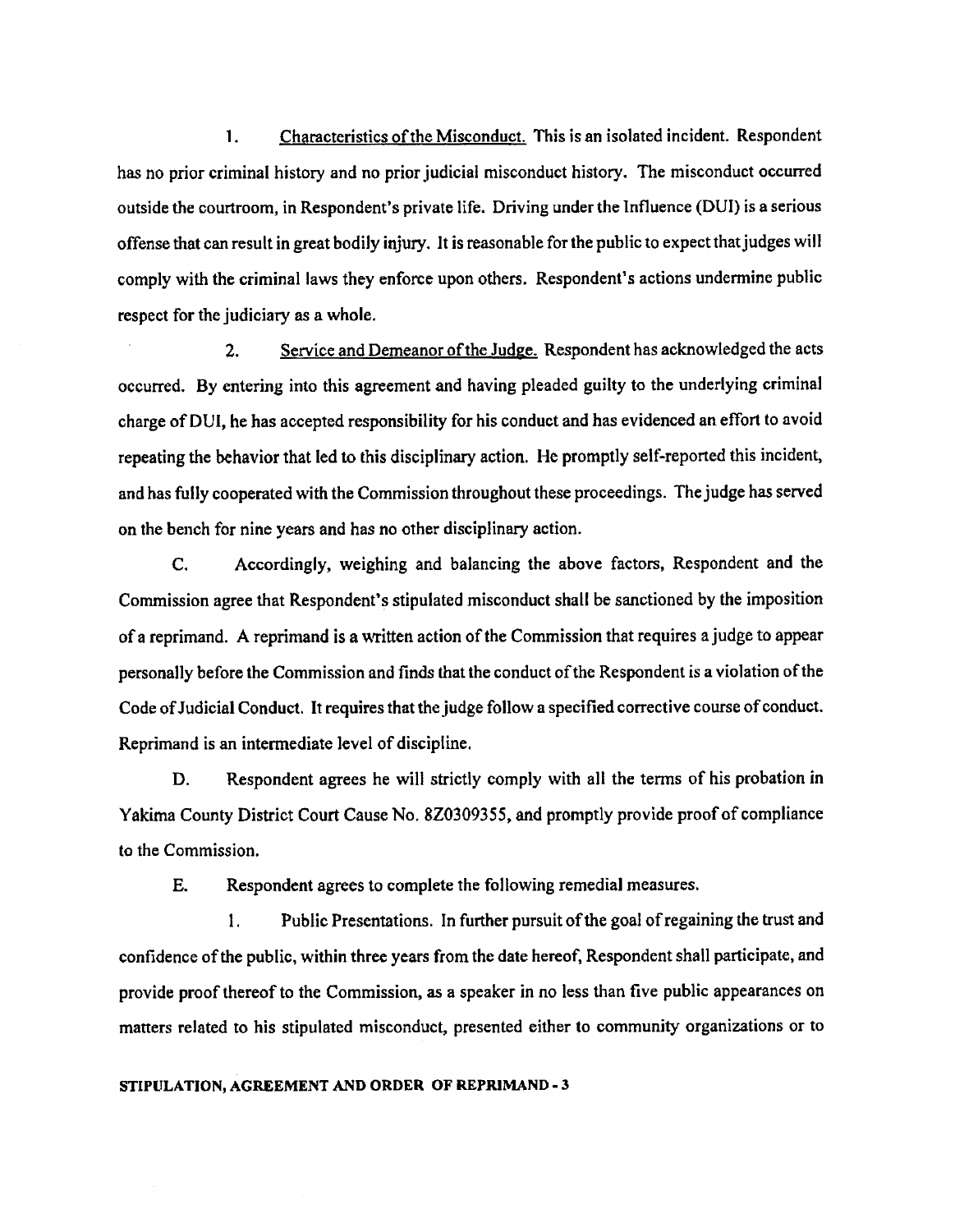Washington judicial associations. The venue of the presentations must be approved in advance by the Chair of the Commission and the content of the presentation approved afterward in order for Respondent to receive credit for these presentations.

2. Respondent agrees he will promptly read and familiarize himself with the Code of Judicial Conduct in its entirety, and will submit a sworn statement or declaration to the Commission within 30 days of entry of this agreement.

F. Respondent agrees he will not repeat such conduct in the future, mindful of the potential threat any repetition of his conduct poses to public confidence in the integrity and impartiality of the judiciary and to the administration of justice.

G. Respondent is represented in these proceedings; he affirms he enters into this stipulation after consultation with his counsel.

H. Standard Additional Terms of Commission Stipulation

1. Respondent further agrees he will not retaliate, or appear to retaliate, against any person known or suspected to have cooperated with the Commission, or otherwise associated with this matter.

2. Respondent agrees that by entering into this stipulation and agreement, he hereby waives his procedural rights and appeal rights pursuant to the Commission on Judicial Conduct Rules of Procedure and Article IV, Section 31 of the Washington State Constitution in this

proceeding.

Honorable Terry M. Tanner Respondent Tanner Date

すりんつ

Soott Johnson Counsel for Respondent

J. Reiko Callner Executive Director Commission on Judicial Conduct

*7^!* **S'**

 $11 - 28 - 11$ Date

*]AL 6L***— //'** *so '/s'* **Date** 

STIPULATION, AGREEMENT AND ORDER OF REPRIMAND - 4